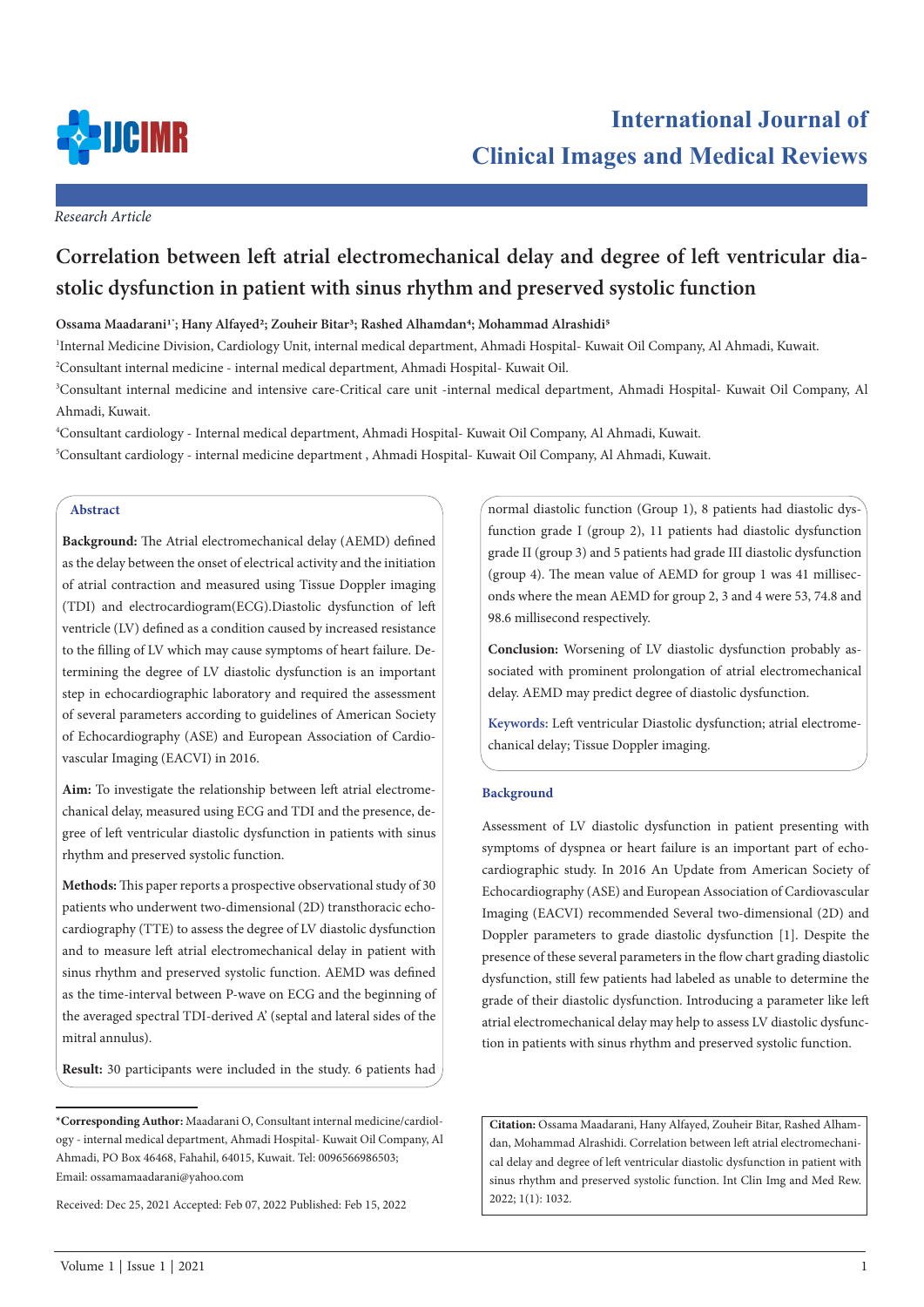### **Methods**

Study Design: This study is a prospective, observational study that includes adult patient who was referred to echocardiography laboratory to undergo a transthoracic echocardiographic study for clinical indication within a 2-month period that ended in august 2021. The study was performed at echocardiography laboratory in Ahmadi hospital, a subsidiary of Kuwait Oil Company. The 30 patients enrolled were of various age group and both sex. Most of the patient used for this study had one or more of the following problems: diabetes mellitus, Hypertension, stable coronary artery disease. The inclusion criteria were patients above 18 years with normal LV systolic function and a sinus rhythm on electrocardiogram. Exclusion criteria were patients with LV ejection function of less than 50% , chronic atrial fibrillation, severe mitral annulus calcification on Echocardiographic study, patient with pericardial disease, restrictive and constrictive cardiomyopathy.

Protocol: All the patients underwent a full 2-dimensional transthoracic echocardiographic examination using a transducer 5 MHZ Philips iE33 device. No contrast material was used. The echocardiography scan was performed by a well-trained echocardiographer. The echocardiographic images were saved to a hard drive and reviewed in the system by the expert echocardiographer who supervises the echocardiography laboratory. The echocardiographic examination consistent with obtaining standard views of the parasternal long axis as well as apical 4-and 5-chamber views. A full echocardiographic examination including two-dimensional (2D) and spectral Doppler study in addition to Tissue Doppler imaging (TDI) as per current American Society of Echocardiography (ASE) guidelines. Left AEMD was measured from the beginning of the electrocardiogram P-wave to the initial point of the spectral TDI-derived A' [2] (**Figure 1**). In this study, left AEMD was obtained for the septal (septal EMD) and lateral (lateral EMD) sides of the mitral annulus. Averaged AEMD was calculated for each patient.



Figure 1: How to measure atrial electromechanical delay: The time interval between P wave on ECG and the onset of the A'. Tissue Doppler imaging tracing done at the septal annulus demonstrating S' wave (systolic), E' wave (early diastolic) and A' wave (late diastolic related to atrial contraction).

To assess LV diastolic dysfunction the following parameters were measured according to 2016 update of ASC and EACVI recommendation:

1. Mitral flow velocities using pulsed Doppler including early rapid filling ( E wave ) and late filling with atrial contraction (A wave ) and their ratio (E/A) from apical 4- chamber view (**Figure 2**).

2. Mitral annular early (E') and late (A') filling velocities using tissue Doppler imaging from apical 4-chamber view and pulsed Doppler.

4. Peak velocity of Tricuspid Regurgitation (TR) jet from apical 4 chamber view using color Doppler flow

5. Left atrium volume indexed from apical 2, 4-chamber views.

Patient were categorized according to grade of diastolic dysfunction into 4 group. Group 1 when diastolic function is normal, group 2 –patient with grade I diastolic dysfunction, group 3 –patients with grade II diastolic dysfunction and group 4 patients with grade III diastolic dysfunction.



Figure 2: Trans-mitral Doppler flow profile: E wave demonstrates the early filling of LV ventricle and A wave – the late atrial contribution.

#### **Results**

30 participants were included in the study. 14 patients were male and rest of patients were female. Average age was 62 years. 25 patients had diabetes mellitus, 15 patient had stable coronary artery disease and hypertension. . 6 patients had normal diastolic function (Group 1), 8 patients had diastolic dysfunction grade I (group 2), 11 patients had diastolic dysfunction grade II (group 3) and 5 patients had grade III diastolic dysfunction (group 4). The mean value of AEMD for group 1 was 41 milliseconds where the mean AEMD for group 2, 3 and 4 were 53, 74.8 and 98.6 millisecond respectively. We found a tendency of more prominent prolongation of AEMD whenever the diastolic dysfunction grade increased (**Figure 3**). Worsening in diastolic dysfunction may associated with prolongation of left AEMD.



Figure 3: The correlation between grade of diastolic dysfunction and the measurement of atrial electromechanical delay. DD0: diastolic dysfunction grade 0 (normal diastolic function), DD1: diastolic dysfunction grade I, DD2: diastolic dysfunction grade II, DD3: diastolic dysfunction grade III.

# **Discussion**

Atrial electromechanical delay demonstrates an atrial conduction abnormalities between the surface electrocardiographic and tissue Doppler echocardiographic measurements. AEMD is measured from the beginning of the electrocardiogram P-wave to the initial point of the